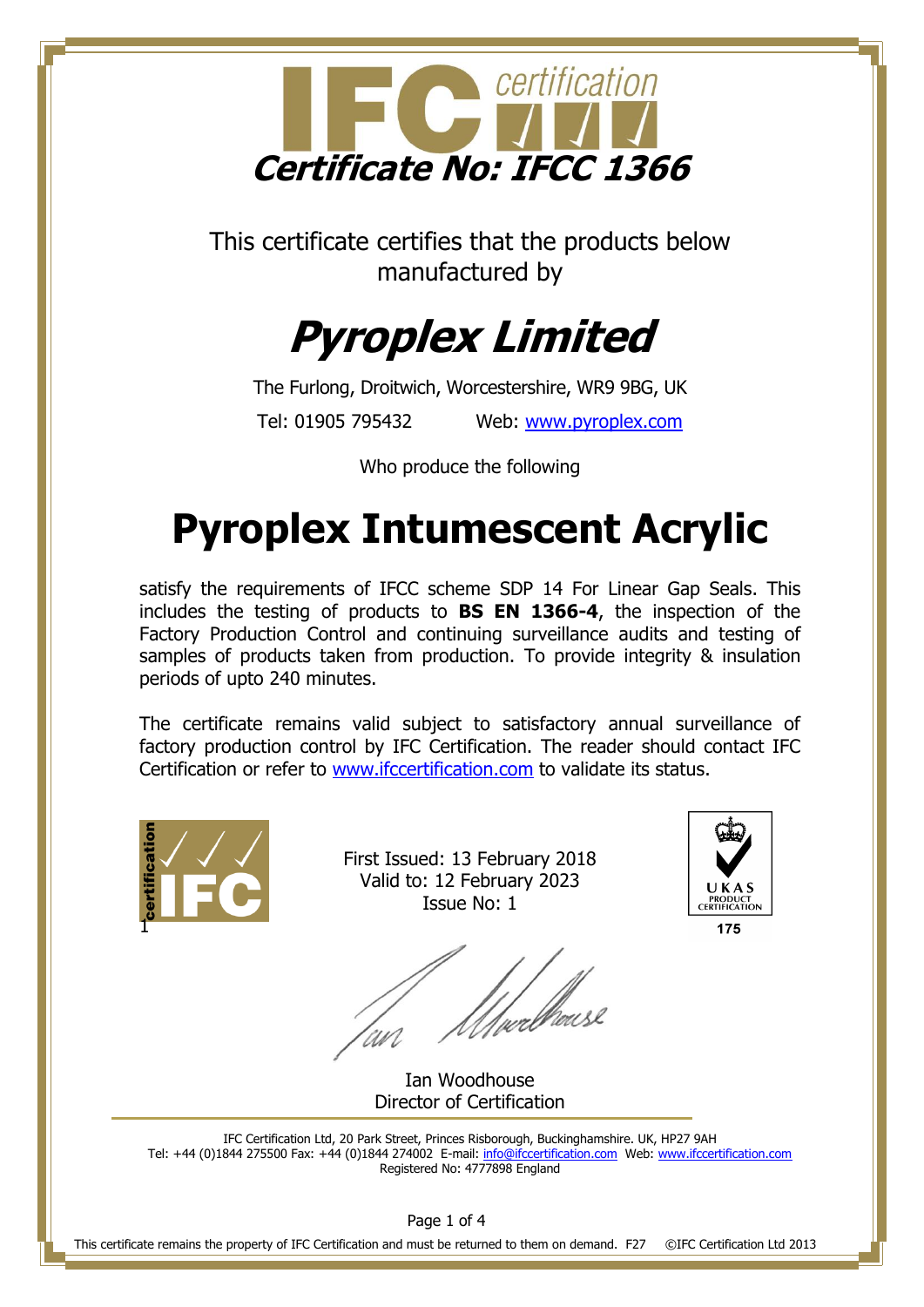

### **Pyroplex Intumescent Acrylic**

-

This certification covers the use of the Pyroplex Intumescent Acrylic linear joint sealing systems for the fire protection of movement joints within the walls and floors. The detailed scope is given in the tables included within this certificate:

#### **Blockwork/Masonry/Concrete Wall Installations 200mm thick (min.)**

| <b>Max</b>   | Min            | Single or  | <b>Backing</b> | Min                 | Integrity | Insulation |
|--------------|----------------|------------|----------------|---------------------|-----------|------------|
| <b>Joint</b> | <b>Sealant</b> | Double     | Material       | <b>Dimensions</b>   | (mins)    | (mins)     |
| Width        | Depth          | sided seal |                | of Backer           |           |            |
| (mm)         | (mm)           |            |                | (mm)                |           |            |
| 10           | 10             | Single     | Polythene      | 15 Dia              | 240       | 180        |
|              |                | (Exposed)  | Rod            |                     |           |            |
| 20           | 20             | Single     | Polythene      | 25 Dia              | 240       | 90         |
|              |                | (Exposed)  | Rod            |                     |           |            |
| 30           | 25             | Single     | Polythene      | 30 Dia              | 240       | 60         |
|              |                | (Exposed)  | Rod            |                     |           |            |
| 10           | 10             | Double     | <b>SW</b>      | 10 wide $\times$ 10 | 240       | 240        |
|              |                |            |                | deep                |           |            |
| 20           | 10             | Double     | <b>SW</b>      | 20 wide x 10        | 240       | 240        |
|              |                |            |                | deep                |           |            |
| 30           | 20             | Double     | SW             | 30 wide x 20        | 240       | 240        |
|              |                |            |                | deep                |           |            |

 $SW =$  Stone wool 90 kg/m<sup>3</sup> minimum density

#### **Blockwork/Masonry/Concrete Wall Installations 150mm thick (min.)**

| <b>Max</b> | Min     | Single or   | <b>Backing</b> | Min               | Integrity | Insulation |
|------------|---------|-------------|----------------|-------------------|-----------|------------|
| Joint      | Sealant | Double      | Material       | <b>Dimensions</b> | (mins)    | (mins)     |
| Width      | Depth   | sided seal  |                | of Backer         |           |            |
| (mm)       | (mm     |             |                | (mm)              |           |            |
| 50         | 20      | Single      | SW(A)          | 50 wide x 50      | 180       | 120        |
|            |         | (Unexposed) |                | deep              |           |            |
| 10         | 10      | Single      | SW(B)          | 10 wide x 20      | 240       | 180        |
|            |         | (Unexposed) |                | deep              |           |            |
| 10         | 10      | Single      | SW(B)          | 10 wide x 20      | 240       | 240        |
|            |         | (Unexposed) |                | deep              |           |            |
| 35         | 10      | Single      | SW(B)          | 35 wide x 70      | 240       | 240        |
|            |         | (Unexposed) |                | deep              |           |            |
| 40         | 10      | Single      | SW(B)          | 40 wide x 80      | 240       | 90         |
|            |         | (Exposed)   |                | deep              |           |            |
| 35         | 10      | Single      | SW(B)          | 35 wide x 70      | 240       | 120        |
|            |         | (Exposed)   |                | deep              |           |            |
| 40         | 10      | Single      | SW(B)          | 40 wide x 80      | 240       | 240        |
|            |         | (Unexposed) |                | deep              |           |            |

SW (A) = Stone wool 96 kg/m<sup>3</sup> minimum density / SW (B) = Stone wool 100 kg/m<sup>3</sup> minimum density

This certificate remains the property of IFC Certification and must be returned to them on demand. F27 ©IFC Certification Ltd 2013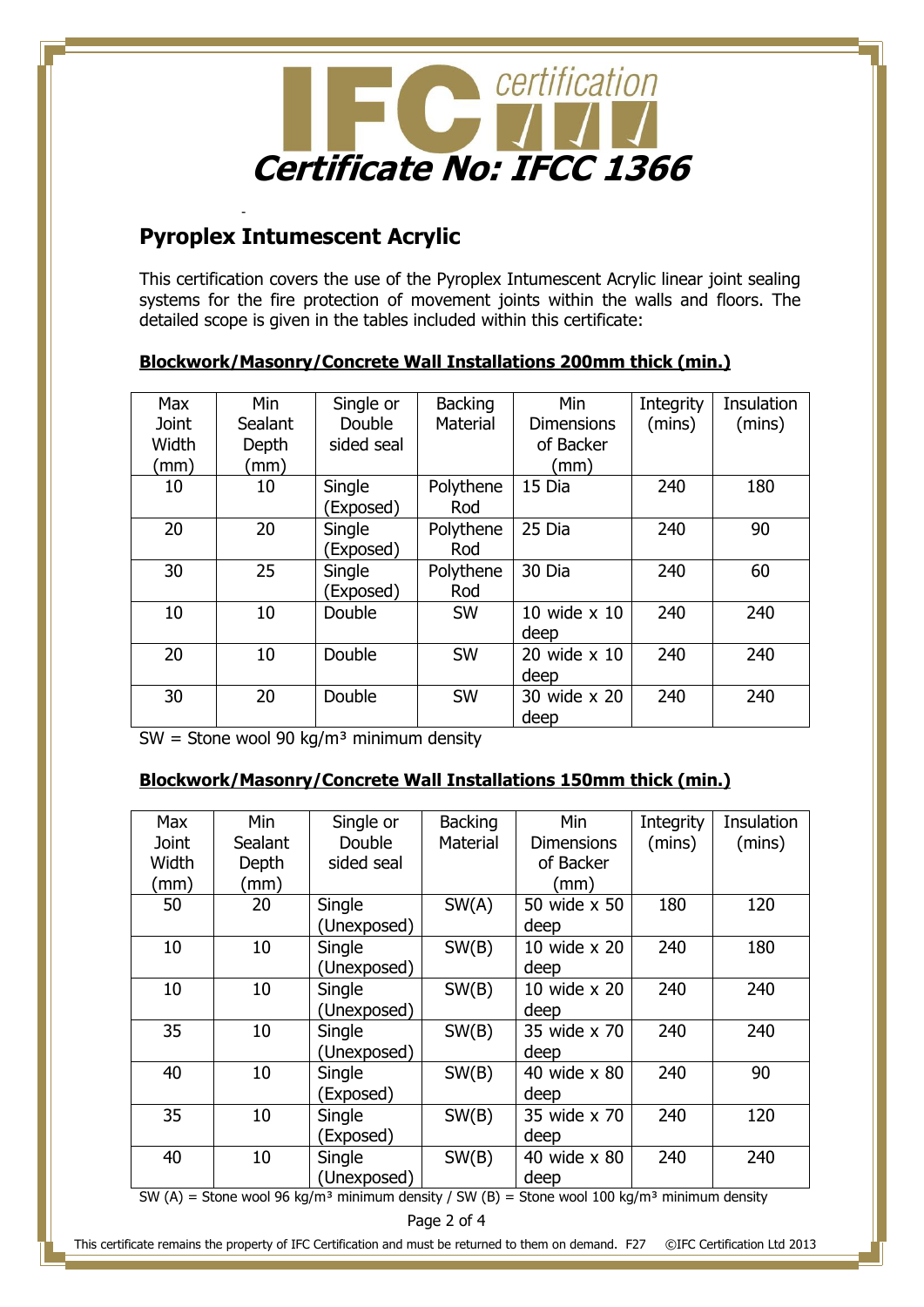

#### **Masonry/Concrete Floor Installations 150mm thick (min.)**

| Max          | Min     | Single or  | <b>Backing</b> | Min                 | Integrity | Insulation |
|--------------|---------|------------|----------------|---------------------|-----------|------------|
| <b>Joint</b> | Sealant | Double     | Material       | <b>Dimensions</b>   | (mins)    | (mins)     |
| Width        | Depth   | sided seal |                | of Backer           |           |            |
| (mm)         | (mm)    |            |                | (mm)                |           |            |
| 50           | 20      | Single     | SW(A)          | 50 wide x 50        | 120       | 120        |
|              |         | (Exposed)  |                | deep                |           |            |
| 40           | 10      | Single     | SW(B)          | 40 wide x 40        | 240       | 90         |
|              |         | (Exposed)  |                | deep                |           |            |
| 10           | 10      | Single     | SW(B)          | 10 wide $\times$ 10 | 240       | 240        |
|              |         | (Exposed)  |                | deep                |           |            |
| 35           | 10      | Single     | SW(B)          | 35 wide x 70        | 240       | 120        |
|              |         | (Exposed)  |                | deep                |           |            |
| 40           | 10      | Single     | SW(B)          | 40 wide x 80        | 240       | 240        |
|              |         | (Exposed)  |                | deep                |           |            |
| 20           | 10      | Single     | SW(B)          | 20 wide x 40        | 240       | 90         |
|              |         | (Exposed)  |                | deep                |           |            |
| 10           | 10      | Single     | SW(B)          | 10 wide x 20        | 240       | 240        |
|              |         | (Exposed)  |                | deep                |           |            |

SW (A) = Stone wool 96 kg/m<sup>3</sup> minimum density / SW (B) = Stone wool 100 kg/m<sup>3</sup> minimum density

#### **Additional Information**

| <b>Application Method</b> | Backer compressed into gap/joint to the appropriate sealant<br>depth, then sealant gunned into the required depth. |              |  |             |                     |               |    |
|---------------------------|--------------------------------------------------------------------------------------------------------------------|--------------|--|-------------|---------------------|---------------|----|
| Resistance to Smoke       | Not evaluated by Weather Capability                                                                                |              |  |             | Not evaluated       | by            |    |
|                           | this approval                                                                                                      |              |  |             | this approval       |               |    |
| <b>Acoustic Value</b>     | Not evaluated<br>by                                                                                                |              |  | Movement    |                     | Not evaluated | by |
|                           | this approval                                                                                                      |              |  | Capability  | this approval       |               |    |
| Colour                    | White,                                                                                                             | <b>Black</b> |  | & Packaging | 25x310ml cartridges |               |    |
|                           | Grey                                                                                                               |              |  |             |                     |               |    |

This Approval does not imply any suitability for use with respect to other unspecified criteria.

This approval only considers the wall and floor sizes described herein, and that the block/masonry/concrete walls and floors shall be at least 150mm thick and have at least the same fire rating as that required for the linear gap seal.

Block /masonry and concrete gap faces will be within the density range of 450 to 2300kg/m3, and gap faces will be free from loose or flaking material.

Where constructional or manufacturing details are not specified, or discussed herein, it should not, therefore, be taken to infer approval of variation in such details from those tested or otherwise certificated.

Page 3 of 4

This certificate remains the property of IFC Certification and must be returned to them on demand. F27 ©IFC Certification Ltd 2013